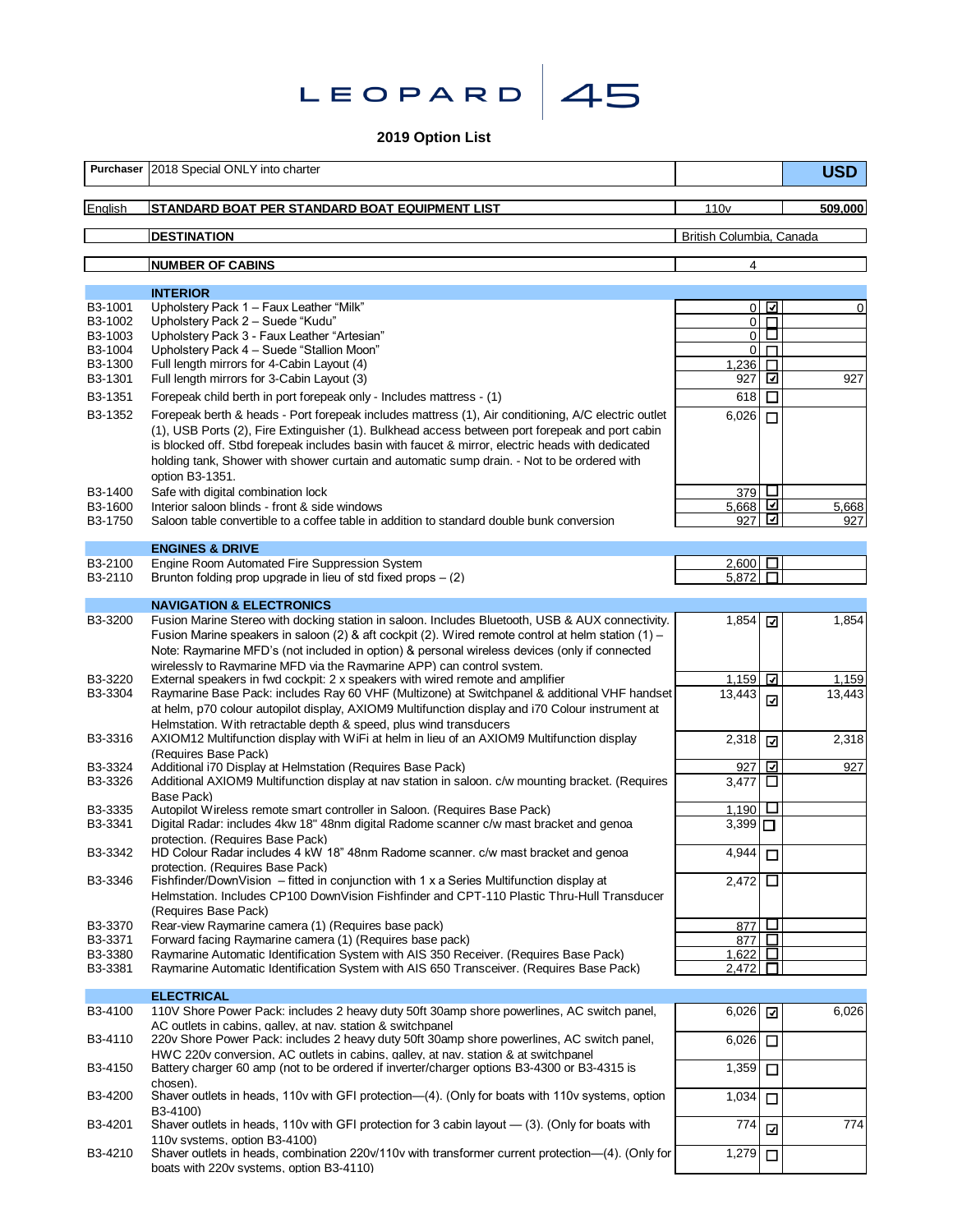| B3-4211              | Shaver outlets in heads, combination 220v/110v with transformer current protection for 3 cabin     | 969                        | $\Box$                   |       |
|----------------------|----------------------------------------------------------------------------------------------------|----------------------------|--------------------------|-------|
|                      | layout—(3). (Only for boats with 220y systems, option B3-4110)                                     |                            |                          |       |
| B3-4300              | Inverter/Battery Charger: 12V - 110V/2.0 kW inverter with 100A charge rate, including remote       | 4,017                      | ⊡                        | 4.017 |
|                      | operation panel with battery monitor (only for boats with 110y systems, option B3-4100)            |                            |                          |       |
| B3-4315              | Inverter/Battery Charger: 12V - 220V/2.7kW inverter with 125A charge rate, including remote        | 4,635                      | $\Box$                   |       |
|                      | operation panel with battery monitor (only for boats with 220V systems, option B3-4110)            |                            |                          |       |
| B3-4500              | Upgrade std Lead Acid house & engine batteries to AGM batteries                                    | 1,854                      | $\overline{\phantom{a}}$ | 1,854 |
| B <sub>3</sub> -4550 | Link engine starter batteries to house batteries. Operated from push button at helm.               | 201                        | ⊡                        | 201   |
| B3-4600              | Ventilation fans in saloon $(2)$ & cabins $(4)$ - $(6)$ total                                      | 942                        | $\Box$                   |       |
| B3-4601              | Ventilation fans in saloon (2) & cabins (3) for Three Cabin Layout - (5) total                     | 727                        | ⊡                        | 727   |
| B3-4602              | Ventilation fans in cabins only for 4 cabin layout (4)                                             | 594                        | ⊔                        |       |
| B3-4603              | Ventilation fans in cabins only for 3 cabin layout (3)                                             | 449                        | ⊡                        | 449   |
| B3-4900              | Windlass "up" footswitch                                                                           | 224                        | □                        |       |
| B3-5210              | Genset - Northern Lights 9kW (60 Hz 110V) / 7kW (50 Hz 220V) supplied from port fuel tank.         | 30,130 $\Box$              |                          |       |
|                      | Fuel transfer ability from stbd to port tank. Only for boats with shore power pack                 |                            |                          |       |
| B3-5215              | Provision for genset (includes fuel supply, exhaust system with through hull fittings and cooling  | $\overline{6}$ ,335 $\Box$ |                          |       |
|                      | water system, but excludes genset unit, wiring, battery and genset control panel). Only for boats  |                            |                          |       |
|                      | with shore power pack.                                                                             |                            |                          |       |
| B <sub>3</sub> -5250 | Airconditioning System - (2) 16 000 BTU 110V                                                       | 16.010                     | ⊔                        |       |
| B3-5255              | Airconditioning System - (2) 16 000 BTU 220V                                                       | 16.010                     | $\Box$                   |       |
| B3-5260              | Provision for Air-conditioning System (2 x 16 000 BTU - 110V) - Includes ducting, air vents and    | $6.644$ $\Box$             |                          |       |
|                      | cooling water system with through hull fittings, but excludes aircon units and controls (excludes  |                            |                          |       |
|                      | wiring to pump, aircon and control locations)                                                      |                            |                          |       |
| B3-5265              | Provision for Air-conditioning System (2 off 16 000 BTU 220V) - Includes ducting, air vents and    | 6,644                      | П                        |       |
|                      | cooling water system with through hull fittings, but excludes aircon units and controls. (excludes |                            |                          |       |
|                      | wiring to pump, aircon and control locations)                                                      |                            |                          |       |
|                      |                                                                                                    |                            | ⊡                        |       |
| B3-5670              | Provision for TV in Saloon - Swing Bracket & AC Outlet                                             | 449                        | □                        | 449   |
| B3-5680              | Provision for TV in owner's cabin (3-cabin layout only) - swing bracket & AC outlet                | 449                        | $\Box$                   |       |
| <b>B3-57MM</b>       | Microwave oven in galley (110V)                                                                    | 293                        |                          |       |
| <b>B3-58MM</b>       | Microwave oven in galley (220V)                                                                    | 293                        | □                        |       |
| B3-5700              | Solar panels 100w each fitted to hard top - (2)                                                    | 3,708                      |                          |       |
| B3-5710              | Solar panels 100w each fitted to hard top - (4)                                                    | 7,262 回                    |                          | 7,262 |

- 
- B3-5750 Sterling alternator to battery charger<br>B3-5800 Underwater Lights 2 x Blue mounte Underwater Lights - 2 x Blue mounted in stern

## **PLUMBING**

| B3-6151 | Electric flushing toilets: Jabsco quiet flush (seawater option) in lieu of standard toilet for Three                                                          | 936    |
|---------|---------------------------------------------------------------------------------------------------------------------------------------------------------------|--------|
|         | Cabin Layout - (1) only for Owner's Head                                                                                                                      |        |
| B3-6153 | Electric flushing toilets: Jabsco quiet flush (seawater option) in lieu of standard toilets for 3-Cabin                                                       | 2.809  |
|         | Lavout - (3)                                                                                                                                                  |        |
| B3-6154 | Electric flushing toilets: Jabsco quiet flush (seawater option) in lieu of standard toilets - (4)                                                             | 3,734  |
| B3-6300 | Extra water tank 220 lt/58 $USq - (1)$                                                                                                                        | 1,187  |
| B3-6500 | Watermaker: Spectra Newport 400 (12 volt), 63 ltr/17 USgal per hr; incl MPC-3000 controller<br>system                                                         | 23.177 |
| B3-6510 | Watermaker: Spectra Newport 400 (12 volt), 63 ltr/17 USgal per hr; incl MPC-3000 controller<br>system plus optional Z-Brane electronic water treatment system | 25.718 |

- B3-6550 Watermaker: Sea Recovery 117 ltr/31 Usgal per hr, 110v (Only for boats with 110v systems, option B3-4100)
- B3-6560 Watermaker: Sea Recovery 117 ltr/31 Usgal per hr, 220v (Only for boats with 220v systems, option B3-4110)
- B3-6600 Washer / dryer (110V) installed in owner's head  $-$  3-cabin layout only B3-6610 Washer / dryer (220V) installed in owner's head  $-$  3-cabin layout only
- B3-6610 Washer / dryer (220V) installed in owner's head 3-cabin layout only B3-6800 Deck wash fitting & pump dual fresh/salt water system
- B3-6800 Deck wash fitting & pump dual fresh/salt water system<br>B3-6850 Stern shower: Hot/cold water in lieu of cold only
- Stern shower: Hot/cold water in lieu of cold only

**HEATING, REFRIGERATION & GAS**

| B3-7100 | LPG gas outlet on stern rail for optional BBQ                                                                                                                                           | 538 $\Box$ |  |
|---------|-----------------------------------------------------------------------------------------------------------------------------------------------------------------------------------------|------------|--|
| B3-7500 | 4-burner hob in lieu of standard 3-burner                                                                                                                                               | 850        |  |
| B3-7710 | Refrigerator in aft cockpit 12v - in lieu of cockpit storage locker - (not to be ordered with options B3-                                                                               | 1,854∣∏    |  |
|         | 7750, B3-7751 or B3-7754)                                                                                                                                                               |            |  |
| B3-7750 | Icemaker installed aft cockpit (110V) - in lieu of cockpit storage locker - (Only for boats with 110v<br>systems, option B3-4100, not to be ordered with options B3-7710 or B3-7754)    | 2,62       |  |
| B3-7751 | Icemaker installed in aft cockpit (220V) - in lieu of cockpit storage locker - (Only for boats with<br>220v systems, option B3-4110, not to be ordered with options B3-7710 or B3-7754) | 2,627      |  |
| B3-7754 | 12V Icemaker installed in aft cockpit - in lieu of cockpit storage locker - (not to be ordered with<br>options B3-7710, B3-7750 or B3-7751)                                             | $1,854$ .  |  |

#### **DECK & HULL** B3-8001 Exterior Pack 1 – "Grey" (Charcoal Grey + Black Antifouling) 0 0 B3-8002 Exterior Pack 2 – "Blue" (Captain's Navy Blue + Blue Antifouling)<br>B3-8110 Helmsman enclosure - includes shade cloth sides and back  $\overline{a}$ ,680  $\overline{1}$ Helmsman enclosure - includes shade cloth sides and back Ō B3-8115 Removable helmseat spray dodger  $B$ 3-8120 Aft cockpit side & back shade curtains only  $\overline{A}$ B3-8120 Aft cockpit side & back shade curtains only <br>
B3-8150 Coach roof side window removable shade covers <br>
2,163 2,163 2,163 2,163 2,163 2,163 2,163 2,163 2,163 2,163 2,163 2,163 2,163 2,163 2,163 2,163 2,163 2,163 2 B3-8150 Coach roof side window removable shade covers<br>B3-8300 Aft Cockpit Cushions. Includes white helm seat cushion  $3,245$ <br>B3-8300 Aft Cockpit Cushions. Includes white helm seat cushion B3-8300 Aft Cockpit Cushions. Includes white helm seat cushion 3,245 3,245 3,245 3,245 3,245 3,245 3,245 3,245 3,245 3,245 3,245 3,245 3,245 3,245 3,245 3,245 3,245 3,245 3,245 3,245 3,245 3,245 3,245 3,245 3,245 3,245 3,2 Forward Cockpit Cushions 1,082 | 2 | 1,082 1,082 | 2 | 1,082 | 2 | 1,082 | 2 | 1,082 | 2 | 1,082 | 2 | 1,082 | 2 | 1,082 | 2 | 1,082 | 2 | 1,082 | 2 | 1,082 | 2 | 1,082 | 2 | 1,082 | 2 | 1,082 | 2 | 1,082 | 2 | 1,082 | 2 |

| 969           | $\Box$ |               |
|---------------|--------|---------------|
| 4,017         | ☑      | 4,017         |
| 4,635         | □      |               |
| 1,854         | ☑      | 1,854         |
| 201           | ☑      | 201           |
| 942           | $\Box$ |               |
| 727           | ☑      | 727           |
| 594           |        |               |
| 449           | ☑      | 449           |
| 224           |        |               |
| 30,130        |        |               |
| 6,335         | ◘      |               |
| 16,010        | □      |               |
| 16,010        |        |               |
| 6,644         | г      |               |
| 6,644         | П      |               |
| 449           | k      | 449           |
| 449           |        |               |
| <u> 293</u>   |        |               |
| 293           |        |               |
| 3,708         |        |               |
| 7,262         |        | 7,262         |
| 1,159         | ⊽      | 1 <u>,159</u> |
| 3,863         |        |               |
|               |        |               |
| $\frac{3}{2}$ |        |               |

| 936    | $\Box$ |       |
|--------|--------|-------|
| 2,809  | ☑      | 2,809 |
| 3,734  |        |       |
| 1,187  |        |       |
| 23,177 |        |       |
| 25,718 | П      |       |
| 19,314 | ◻      |       |
| 19,314 |        |       |
| 3,089  |        |       |
| 3,089  |        |       |
| 936    | ⊻      | 936   |
| 284    | ⊽      | 284   |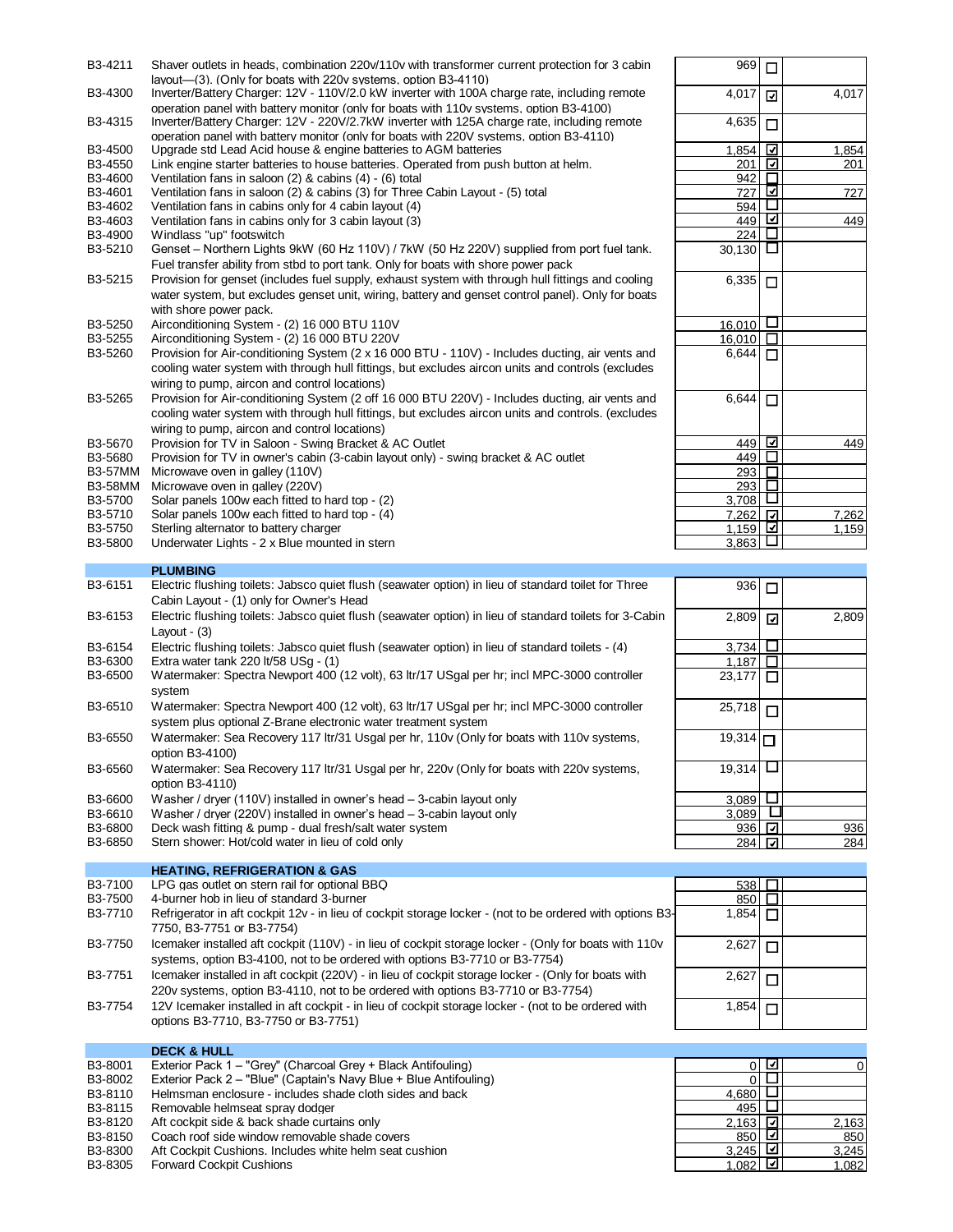| B3-8310<br>B3-8500<br>B3-8600<br>B3-8900 | Helm seat cushion - white (not to be ordered with aft cockpit cushions option B3-8300)<br>Leather covered steering wheel<br>Custom S/S davit system with tackle c/w electric winch<br>Composite teak decking: aft cockpit, fwd cockpit, helm platform, transom steps. | 618<br>371<br>$5.019$ $\Box$<br>12,361 | ⊔<br>☑<br>ш                   | 371<br>5,019 |
|------------------------------------------|-----------------------------------------------------------------------------------------------------------------------------------------------------------------------------------------------------------------------------------------------------------------------|----------------------------------------|-------------------------------|--------------|
|                                          | <b>SAILS &amp; RIGGING</b>                                                                                                                                                                                                                                            |                                        |                               |              |
| B3-9100                                  | Asymetric spinnaker running rigging                                                                                                                                                                                                                                   | 936 立                                  |                               | 936          |
| B3-9300                                  | Standard 1.5oz Asymetric spinnaker - as per exterior pack choice                                                                                                                                                                                                      | 4,635                                  |                               | 4,635        |
| B3-9310                                  | Standard 1.5 oz Asymetric spinnaker for shortened rig - as per exterior pack choice                                                                                                                                                                                   | 4,326 $\Box$                           |                               |              |
| B3-9400                                  | Boom Cover (stackpack) - as per exterior pack choice                                                                                                                                                                                                                  | 1,700                                  |                               | 1,700        |
| B3-9500                                  | Bowsprit c/w roller furler & Code 0 (All round light weather sail - Sheeted inside or outside)                                                                                                                                                                        | 11,125 $\Box$                          |                               |              |
| B3-9505                                  | Bowsprit c/w roller furler & Code D (All round light weather sail - Sheeted outside)                                                                                                                                                                                  | <u>12,516 <math>\Box</math></u>        |                               |              |
| B3-9600                                  | Shortened rig: mast height reduced to 63' above design waterline (half load) – modified genoa UV                                                                                                                                                                      | 302                                    | П                             |              |
| B3-9700                                  | Square Top mainsail in lieu of std main                                                                                                                                                                                                                               | 695                                    | ⊡                             | 695          |
| B3-9710                                  | Square Top mainsail in lieu of standard main for shortened rig option                                                                                                                                                                                                 | 695                                    | $\mathsf{L}$                  |              |
|                                          |                                                                                                                                                                                                                                                                       |                                        |                               |              |
|                                          | <b>GENERAL EQUIPMENT</b>                                                                                                                                                                                                                                              |                                        |                               |              |
| B3-9903                                  | 55lb (25kg) Delta anchor c/w 165ft (50m) chain                                                                                                                                                                                                                        | 1,468                                  | $\Box$                        |              |
| B3-9905                                  | 55lb (25kg) Stainless steel DTX anchor c/w 165ft (50m) galvanised chain                                                                                                                                                                                               | 2,303 그                                |                               | 2,303        |
| B3-9911                                  | 35lb (16kg) Britany anchor c/w 26ft (8m) chain & 200ft (61m) warp                                                                                                                                                                                                     | 850 FI                                 |                               |              |
| B3-9914                                  | 230ft (70m) anchor chain in lieu of 165ft (50m) chain                                                                                                                                                                                                                 | 452                                    | $\Box$                        |              |
| B3-9915                                  | 330ft (100m) anchor chain in lieu of 165ft (50m) chain                                                                                                                                                                                                                | <u>1,034 ⊡</u>                         |                               | 1,034        |
| B3-9918                                  | Anchor bridle, shackles and hook                                                                                                                                                                                                                                      | 348 l                                  | ⊻<br>$\overline{\phantom{a}}$ | 348          |
| B3-9920                                  | Fenders (6), mooring lines (4, 16mm x 10m), spring lines (2, 16mm x 15m)                                                                                                                                                                                              | 773                                    |                               | 773          |
|                                          | <b>COMMISSIONING</b>                                                                                                                                                                                                                                                  |                                        |                               |              |
| B3-9950                                  | Transport, documentation and commissioning package: includes anti-fouling paint, transport to                                                                                                                                                                         | 14,215                                 | ⊡                             | 14,215       |
| B <sub>3</sub> -AUS                      | Supply of Australian compliant equipment. Electric toilets option for all heads must be taken (B3-                                                                                                                                                                    | 3,786                                  | ப                             |              |
|                                          | 6153 or B3-6154), 330' anchor chain option (B3-9915) must also be taken with this option. Note:                                                                                                                                                                       |                                        |                               |              |
|                                          | does not include certification.                                                                                                                                                                                                                                       |                                        |                               |              |
|                                          |                                                                                                                                                                                                                                                                       | 4,548 $\Box$                           |                               |              |
|                                          | USCG Safety Package including 8 man life raft, U-bolts and tie downs<br>CE Safety Package including 8 man life raft, U-bolts and tie downs                                                                                                                            | $5,277$ $\Box$                         |                               |              |
|                                          |                                                                                                                                                                                                                                                                       |                                        | ⊔                             | 5,277        |
|                                          | Cape Town hand-over including full detailing, full fuel tanks, and 3 days of dockage in V&A<br>Water Delivery *                                                                                                                                                       | 4,271<br>55,467                        | $\Box$                        |              |
|                                          | Post delivery commissioning                                                                                                                                                                                                                                           | 8,389                                  | $\Box$                        |              |
|                                          | Freight Delivery *                                                                                                                                                                                                                                                    | 55,328                                 | ⊡                             | 55,328       |
|                                          |                                                                                                                                                                                                                                                                       |                                        | П                             |              |
|                                          |                                                                                                                                                                                                                                                                       |                                        | □                             |              |
|                                          |                                                                                                                                                                                                                                                                       |                                        | $\sqcup$                      |              |
|                                          |                                                                                                                                                                                                                                                                       |                                        |                               |              |
|                                          |                                                                                                                                                                                                                                                                       |                                        |                               | <b>USD</b>   |
| <b>Total Options</b>                     |                                                                                                                                                                                                                                                                       |                                        |                               | 154,143      |
|                                          |                                                                                                                                                                                                                                                                       |                                        |                               |              |
|                                          | <b>Total Purchase Price (ex-tax)</b>                                                                                                                                                                                                                                  |                                        |                               | 663,143      |
| <b>Exceptional Rebate</b>                |                                                                                                                                                                                                                                                                       |                                        |                               | 68,000       |
|                                          | Total Purchase Price after Rebate (ex-tax)                                                                                                                                                                                                                            |                                        |                               | 595,143      |
| Purchaser                                | Date                                                                                                                                                                                                                                                                  |                                        |                               |              |
|                                          |                                                                                                                                                                                                                                                                       |                                        |                               |              |
| Purchaser                                | Date                                                                                                                                                                                                                                                                  |                                        |                               |              |

*\*In-water delivery requires electronics and safety equipment (including life-raft) - Freight is an estimation only and can be a combination of freighter + water delivery Prices, standard equipment and options are subject to change without notice - All Sales are subject to signed Purchase & Sales Agreement and Deposit Any modification to the Option List is to be mutually agreed in writing and may result in additional fees - Most recent signed Option List supersedes all previous versions*

Dealer **Dealer Date of the Contract of the Contract of the Contract of the Contract of the Contract of the Date of the Contract of the Contract of the Contract of the Contract of the Contract of the Contract of the Contr**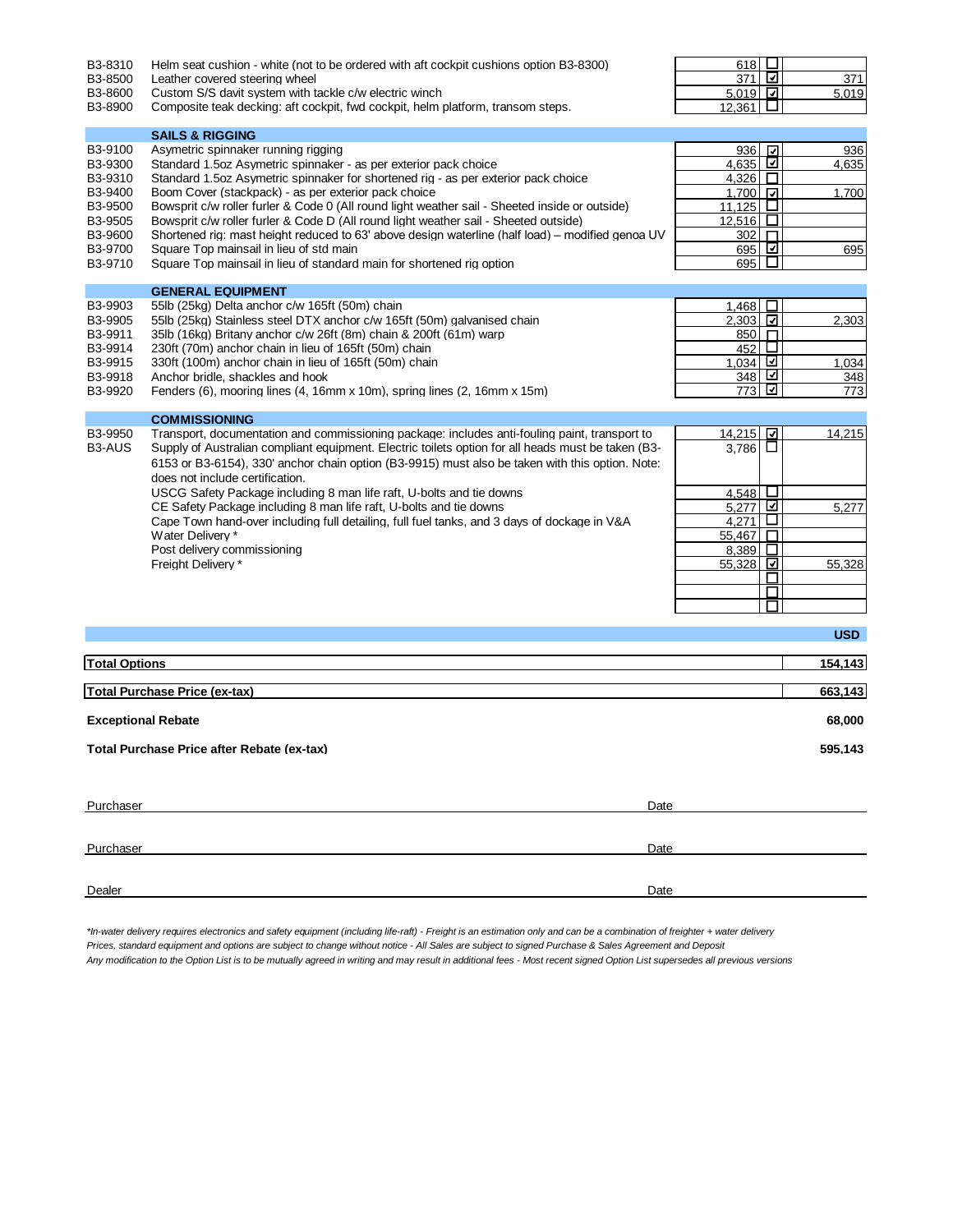# 45 LEOPARD

## **STANDARD BOAT EQUIPEMENT LIST**

## **SALOON**

Laminate finishes with solid wood trims Wear resistant laminate flooring Saloon table convertible to a double bunk c/w mattress U-shaped settee LED overhead downlighting Concealed overhead rope lighting Overhead window with blind Ventilation through fwd facing portlights Stowage space under settee cushions Forward doorway access to forward cockpit Access to aft cockpit through sliding door 2 x Losse Ottoman stools (upholstered) to be used as: - Chart table seat - Settee seating - Vanity table seat (3-cabin layout)

Joinery staircase to hull accommodation

### **GALLEY**

Corian galley worktop surfaces Single lever mixer faucet with pull out sprayer Single bowl s/s sink Dish and cutlery drying recess with drainage Cover for drying recess Vitrifrigo 2-drawer front-opening fridge/freezer 56USgal / 212Ltr 12v refrigeration ENO gas 3-burner hob ENO gas oven Gas solenoid shut-off valve with control at switch panel & warning light at cooker Gas cylinder regulator in dedicated cockpit LPG locker Separate garbage bin locker Stowage space in shelf lockers Stowage space under floorboards 1 x Pot storage drawer below oven 4 x Galley drawers Spice/condiment drawer Outboard galley shelf with provision for microwave

## **NAVIGATION CONSOLE**

Chart table with storage locker under hinged lid LED overhead lighting Backrest s/s railing

### **NAVIGATION EQUIPMENT**

Compass at helm position

## **GENERAL EQUIPMENT**

6 x Fire extinguishers Owner's Operating Manual CE Certification NMMA Certification

#### **CABINS x 4 (4 CABIN VERSION)**

Laminate finishes with solid wood trims Wear resistant simulated wood flooring Double berths: - Fwd Bunks (1.42m x 2.15m or 56" x 84") - Aft Bunks (1.50m x 2.05m or 59" x 80") Bedside tables (aft cabin only) Bedside cave locker inboard (forward cabins only) Hanging locker with lower shelf LED overhead downlighting Concealed overhead rope lighting Concealed under bunk rope lighting 2 x LED reading lights in each cabin Overhead roller blinds for privacy Large open shelves 2 x Stowage drawers under bunk (only 1 drawer in aft cabins) Stowage space under floorboards Large hull window incorporating portlight and pleated blind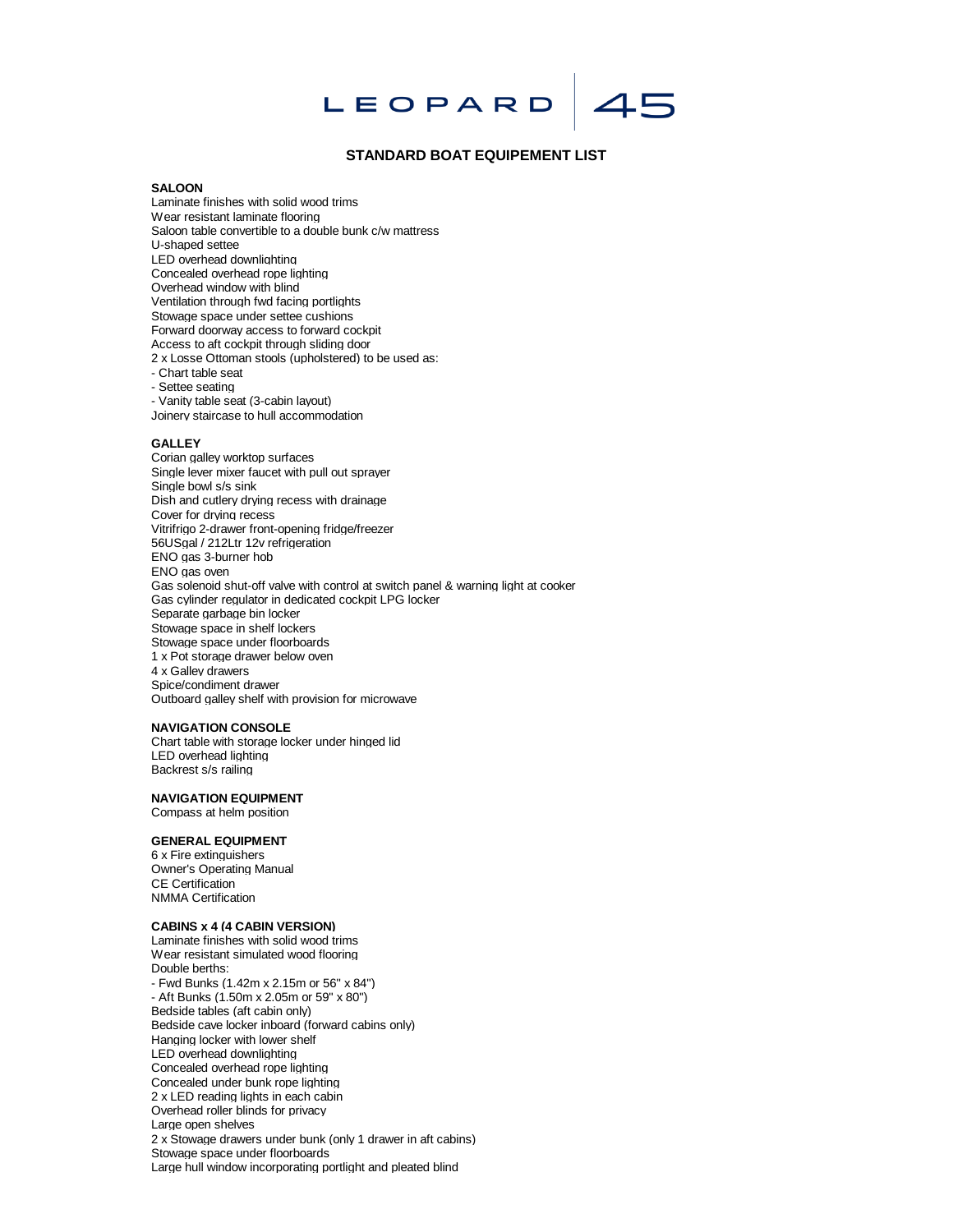Transom portlight in aft cabins

## **OWNER CABIN (3 CABIN VERSION)**

Laminate finishes with solid wood trims Wear resistant simulated wood flooring Double berth (1.50m x 2.05m or 59" x 80") 1 x Full height hanging locker 1 x Full height shelf locker Vanity table/desk with storage locker under lid Fold up vanity mirror 2 x Drawer units with 3 x drawers each 1 x Stowage drawer under bunk Sliding entrance door with lock LED overhead lighting Concealed overhead rope lighting Concealed under bunk rope lighting 2 x LED reading lamps over bunk

## **HEADS COMPARTMENTS x 4 (4 CABIN VERSION)**

Washbasins with basin mixer and Corian top Under-basin locker with toilet roll holder Vanity locker with mirror Double towel rail and ring Sliding heads door Coat hook on door Dedicated trashcan locker Shower compartment c/w lever mixer and adjustable shower rose Shower sump with automatic drainage system LED Overhead lighting Overhead roller blinds for privacy Large bowl manual toilet

### **PORT FOREPEAK**

Hatch shade Forepeak shelf with fiddle LED light Inboard storage locker with shelves Acess through bulkhead door without lock Ply base with Accèss hatch into bilge

# **STBD FOREPEAK**

Hatch shade Forepeak shelf with fiddle LED light Access through deck hatch only. No bulkhead access to interior Full depth forepeak without ply base Stainless steel access ladder

# **OWNER CABIN HEADS (3 CABIN VERSION)**

Large washbasin with basin mixer and Corian top Under basin locker (timber laminate finish) Separate shower compartment with acrylic door c/w lever mixer and adjustable shower rose Shower sump with automatic drainage system Large bowl manual toilet Double towel rail, hook and ring Vanity locker with mirror Dedicated trashcan locker Large linen locker (can house optional washing machine) Sliding heads door Overhead roller blind for privacy LED Overhead lighting

# **ENGINE & CONTROLS**

- Double lever throttle / gearshift control Sound deadening panels in engine room 2 x Engine room ventilation fans and ducting 2 x Yanmar 45hp diesel engines with sail drives 2 x Propellers - 3-blade fixed 2 x Fuel deck fillers 2 x Fuel filters / digital water sensors 2 x Fuel tanks 182USgal / 690Ltr total capacity 2 x Exhaust skin fittings (s/s) 2 x Exhaust water locks/mufflers 2 x Cooling water inlet strainers
- 2 x Exhaust cooling water temperature sensors with audible alarms at helm

**RUDDER & STEERING SYSTEM**

Balanced spade rudders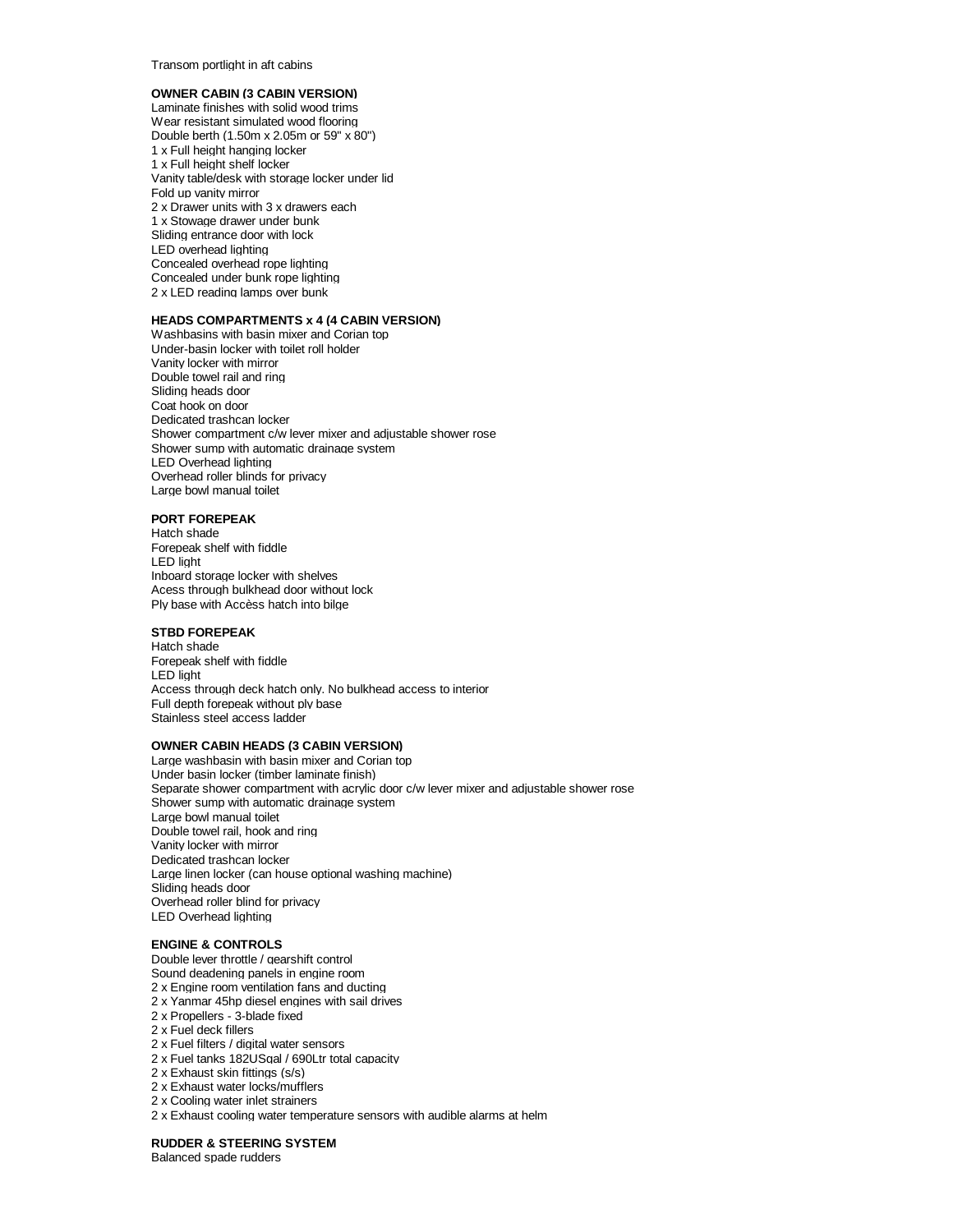Rudder stock in F16ph stainless steel Self aligning bearings Chain and wire steering system c/w bulkhead steering unit and brake Destroyer-type steering wheel Emergency tiller (s/s)

## **PLUMBING INSTALLATION**

Hot and cold pressurized fresh water system consisting of:

- 2 x Water tanks, 206USgal / 780ltr total capacity
- 1 x fresh water pressure pump with accumulator tank
- 2 x Hot water cylinders 12USgal / 46ltr total capacity
- Transom shower (cold only)

4 x Automatic shower drain pumps

2 x Holding tanks,

- 32USgal / 120ltr total capacity (3 cabin)
- or 40USgal / 150ltr total capacity (4 cabin)
- 2 x Electric bilge pumps (keel sump) with float switches and alarm at switch panel

2 x Manual bilge pumps

2 x High water bilge float switches with alarm at switch panel

2 x Elec. bilge pumps (engine room) c/w float switch and alarm at switch panel

## **ELECTRICAL INSTALLATION**

LED Courtesy lights at stairways

- LED Bi-colour & stern navlights
- 12v DC switch panel
- 1 x 12v outlet socket at switch panel
- 1 x 12v outlet socket at helmstation
- 2 x Double USB outlets at chart table
- 1 x Double USB outlet at switch panel
- 1 x Double USB outlet alongside switch panel
- 1 x Double USB oulet in each cabin
- 2 x Fuel tank gauges at helm position
- 2 x Ammeters at helm position
- 3 x House batteries 180Ah deep cycle lead acid type
- 2 x Engine starter batteries 100Ah lead acid type
- 1 x House battery isolator switch
- 2 x Engine starter battery isolator switches
- 2 x Alternators, standard with engines
- 1 x Electrical spares kit: fuses, relays, fuse holders

## **RUNNING RIGGING**

2 x Main sheets (3:1 purchase) 2 x Genoa sheets 3 x Halyards (main, genoa & spare) 2 x Single line reefs lead aft Main boom topping lift Mainsail outhaul

# **MAST, RIGGING & SAILS**

Natural anodized mast Natural anodized crossbeam c/w mooring cleats Wind indicator Genoa furler Mainsail full battened c/w 2 rows reefs Furling genoa 2 x Additional spare 12V wires in mast Additional spare conduit with messenger in mast

#### **DECK FITTINGS**

Guardwires with stanchions, bases, port & stb side gates Guardwires across bow and stern 1600w vertical windlass 10mm gypsy c/w hand-held remote Anchor bow roller fitting Anchor chain stopper Liferaft locker with convertible fore/aft seat bolster Sliding companionway door/window Hardtop over fwd and aft cockpit complete with LED down lighting and concealed rope lighting in aft cockpit Hardtop bimini over helm c/w s/s supports and LED light Folding swimming ladder c/w teak steps Cockpit table Bridle mainsheet system (3:1 purchase) **Trampoline** Helmseat with upholstered backrest Acrylic smoke grey tinted windows Hardtop supports Hatches: 4 x Size 10 Flush Hatch over heads 2 x Size 44 Flush Hatch over aft cabins